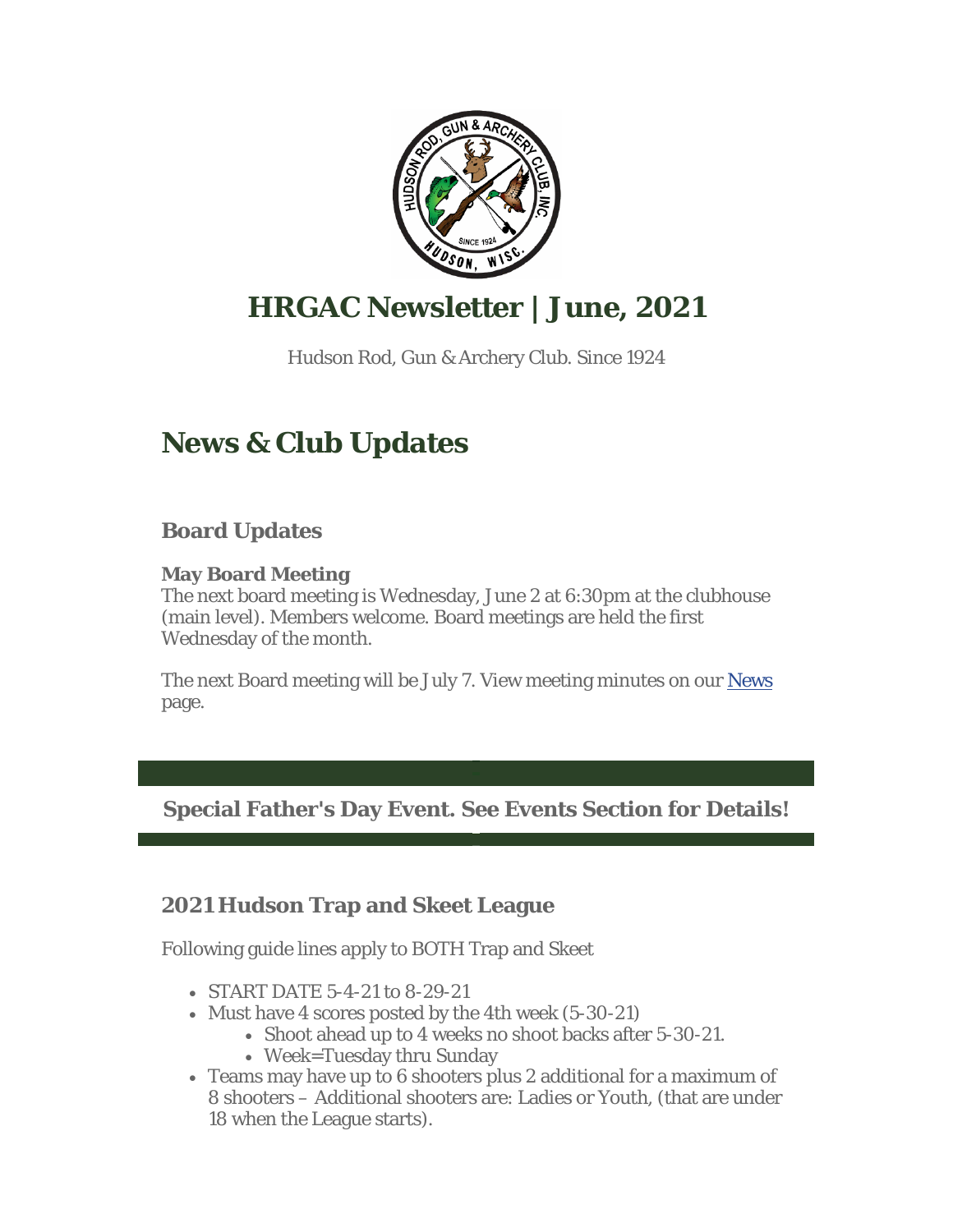- Minimum count for a team is 5 shooters
- Top 5 weekly team scores are included in calculations (Trap and Skeet)
- League Fee is \$15.00 per shooter. Signup sheets are in a folder (one for trap and one for skeet) behind the bar. Ask the bartender for help and payment. Corporate/Business sponsors are encouraged.
- Winning team of week 8 (first half) will shoot off winner of second half (16th week)

Questions? Talk to Keith Hanson: 612- 309-9729 or keith.hanson@icloud.com.

## **12 and 20 Gauge Ammo Available for Club Members**

12 and 20 gauge ammo is available again. We have a limited supply so only members can buy it, and you can only buy enough for shooting that day. The bartender can limit the quantity at anytime. Cost is \$13 a box.

Thank you to Mike Cravens Bob Meyer and Jeff Prescott for **driving 12 hours** to get the shells!

### **Reminder: Membership cards are not valid payment for League Fees**

The Membership/Debit card is not valid payment for League Fees. There is no discount for league fees.

## **Range Safety Officer (RSO) Class**

Interested in becoming a RSO? Contact Pauline Goerdt at pleen117@hotmail.com.

## **Volunteers Opportunities and Help Wanted**

- **Summer Help**: The Club is looking for volunteers to help with spring projects. Interested? Call Tom Zaspel. at 715 781 2459.
- **Club Website**: The Club is looking for someone to take over the Club's website. Contact **Pauline Goerdt** at pleen117@hotmail.com for more information.
- **Pullers, Bartender, & RSO Help Wanted**: We will be looking to hire more pullers for the summer season and another bartender for the summer hours. We will also need more RSOs. Contact Derek Gilbert for more information, Derek@anchorinsuranceagents.com.

Single and Family Memberships qualify for a Rebate of \$75 with 8 hours of board approved work hours.

Help improve the club experience and club grounds, and save money on your annual membership. Volunteer today!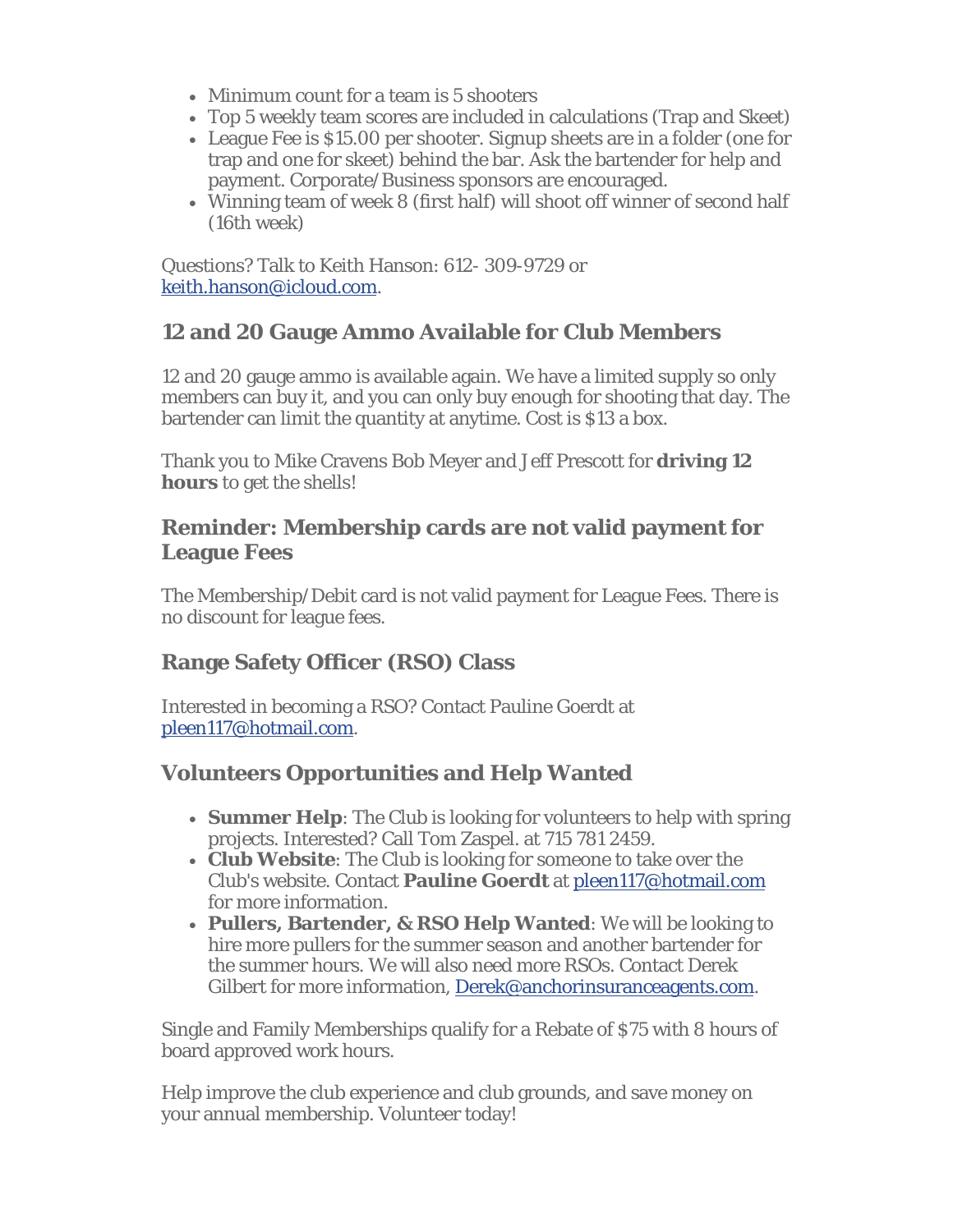## **Committee Help Wanted**

We are looking to have a committee that would like to run a day where our members go out to Game Unlimited and do some bird hunting and sporting clays and fishing. The Gun club would sponsor the event and get the profits.

We could extend the invitation to all the other gun clubs and members with the hopes of building camaraderie amongst clubs and a stronger shooting community.

Interested? Contact Pauline Goerdt for more information: Pleen117@hotmail.com.

### **Hunter Safety Training**

Hunter safety training will be available at the Club. Those interested in participating should contact Pat Knorn at 715-410-1160 or pknornhuntersafety@gmail.com.

## **Upcoming Events**

#### **What: Father's Day Steak Night When: Father's Day, June 20, 2021, 1pm shoots 5pm dinner Where: Hudson Rod, Gun and Archery Club**

Grill your own steak!

- \$17 8 ounce steak
- $\cdot$  \$19 10 ounce steak
- \$21 12 ounce steak

Price includes salad, potatoes, veggies and grill your own s'mores for dessert!

Drinks available for purchase at the bar.

#### **Clay Triathlon Shoot**

- Trap, Skeet, 5-Stand combined score
- $\cdot$  \$20 for all three events
- Enter as many times as you wish

#### **Cash prize awarded!**

#### **What: Indianhead Sunday Traveling Trap League When/Where:**

**June 13, Fox Creek Gun Club**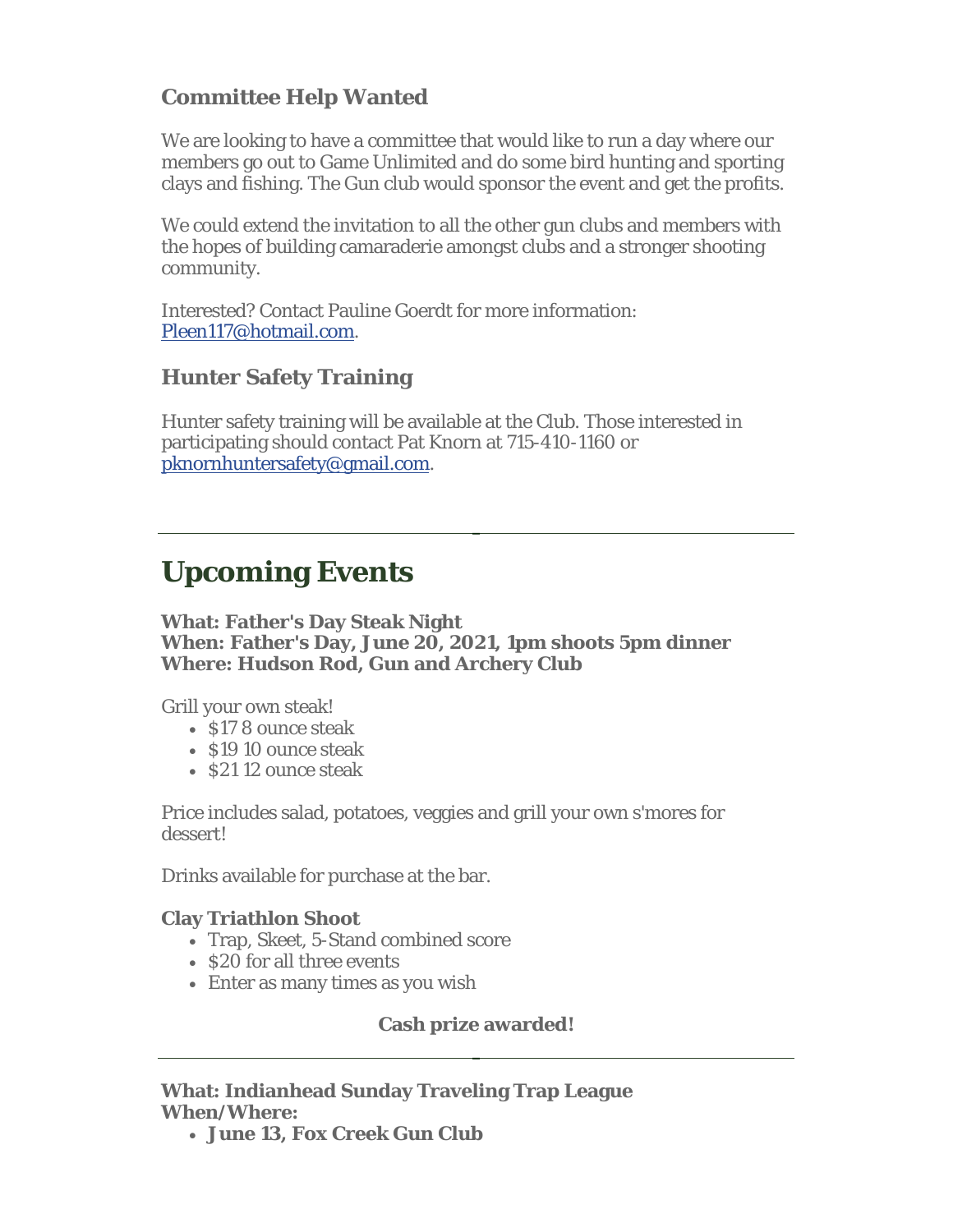- **June 27, Brill Area Sportsmen's Club**
- **July 11, Balsam Lake Rod & Gun**
- **July 25, Osceola Rod & Gun** (must be signed up by 4 pm)
- **August 15, Hudson Rod & Gun** (sign up early enough to be done  $by 4 pm$ )

Rules: Show up and have fun!

This is a great opportunity to go and support other clubs and shoot a round or two of trap.

#### **Volunteers Needed!**

Our club will need extra help when we host the Indianhead league here August 15). Contact any of those listed if you want to help be a puller, help with registration, help with food, or just help in general on that day.

Contact: Riley Meyer, Mike Cravens, or Bob Meyer.

**What: Youth Sporting Clay & Trap Summer League 2021 Start Date: May 3, 2021 End Date: July 7, 2021 Contact Information**: Karl Jensen, 612.791.0161 or hrmco@live.com

#### **Trap, Skeet:**

- Day: Mondays at 5:30pm
- Location: Hudson Rod, Gun and Archery Club
- Costs:
	- Trap: \$80, includes 20 rounds of Trap (25 targets per round)
	- Skeet: \$80, includes 20 rounds of Skeet (25 targets per round)
	- **\*Additional \$50 for Trap & Skeet if not a member at HRGAC**

#### **Sporting Clays**

- Day: Wednesdays at 5:30pm
- Location: Game Unlimited, Hudson, WI
- Cost: \$140, includes 10 rounds of Sporting Clays (50 targets per round)

*End of season awards and league party to follow.*

**Cost Options**: Youth may shoot all disciplines or just one. Discounted rate at \$280 for youth shooting all disciplines, Trap, Skeet, and Sporting Clays

#### **Support Staff**

Our support staff will be onsite making sure our youth are safe and having fun as they learn proper fundamentals enabling success in the sport. Our staff consists of qualified coaches with a long history of success in coaching as a well as competition.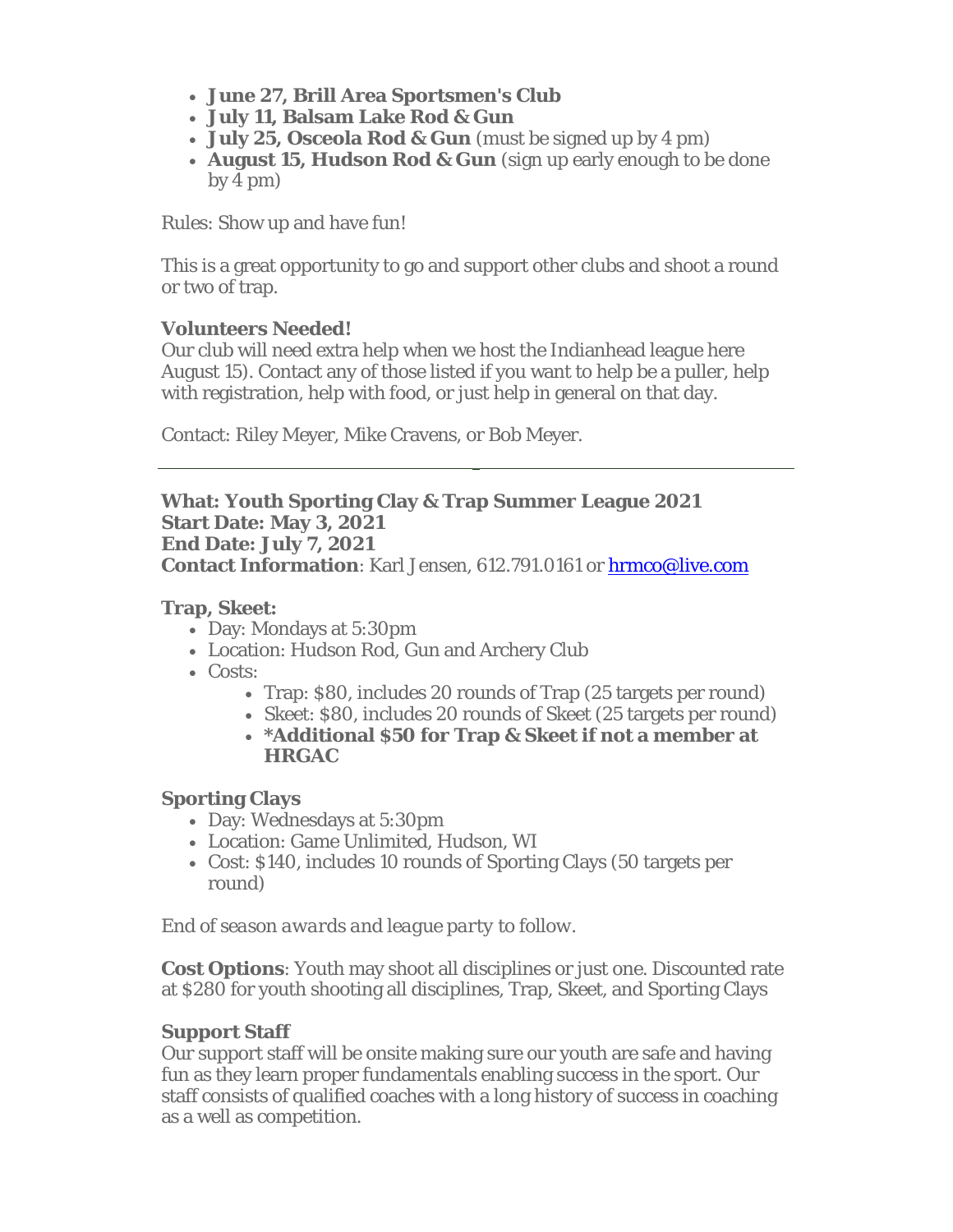#### **Contact Information**: Karl Jensen, 612.791.0161 or hrmco@live.com.

*Not affiliated with SCTP (Scholastic Clay Target Program).*

#### **What: Conceal Carry Classes When: June 5 and 19, 2021 | 8 - 4pm Cost: \$100**

Bob Amey - Lead Instructor - Certified for MN and UT Carry Permit **Training** 

For your \$100.00 you receive ALL of the training required for permits from Minnesota, Utah, Florida and Wisconsin (Price includes use of a firearm if needed and range fees).

#### **Special Annual Conceal Carry Class for the Deaf June 26**

There is the annual Carry Class for the deaf on 6/26/21 that is nearly sold out. **Register today** to save your spot.

Click **here** for more information and to register.

**What: First Shots for New Shooters When: June 6, 2021 | Noon - 4pm Cost: \$50** (\$25 range coupon after completion of class) **Register Here**

FIRST SHOTS is a program for new shooters sponsored by National Shooting Sports Foundation (NSSF).

The main topics in this class are gun safety, marksmanship, and range etiquette for beginning shooters. The goal is to make the new shooter comfortable and competent at the range.

The plan is to offer this class one Sunday per month, and it is open to all new gun owners. Participants taking a brief survey after class will get an electronic \$25.00 gift card from NSSF that can only be used at our club.

Click **here** for more information and to register (via Eventbrite).

There will be one class each month through September. More information on the additional dates will be available on the HRGAC website.